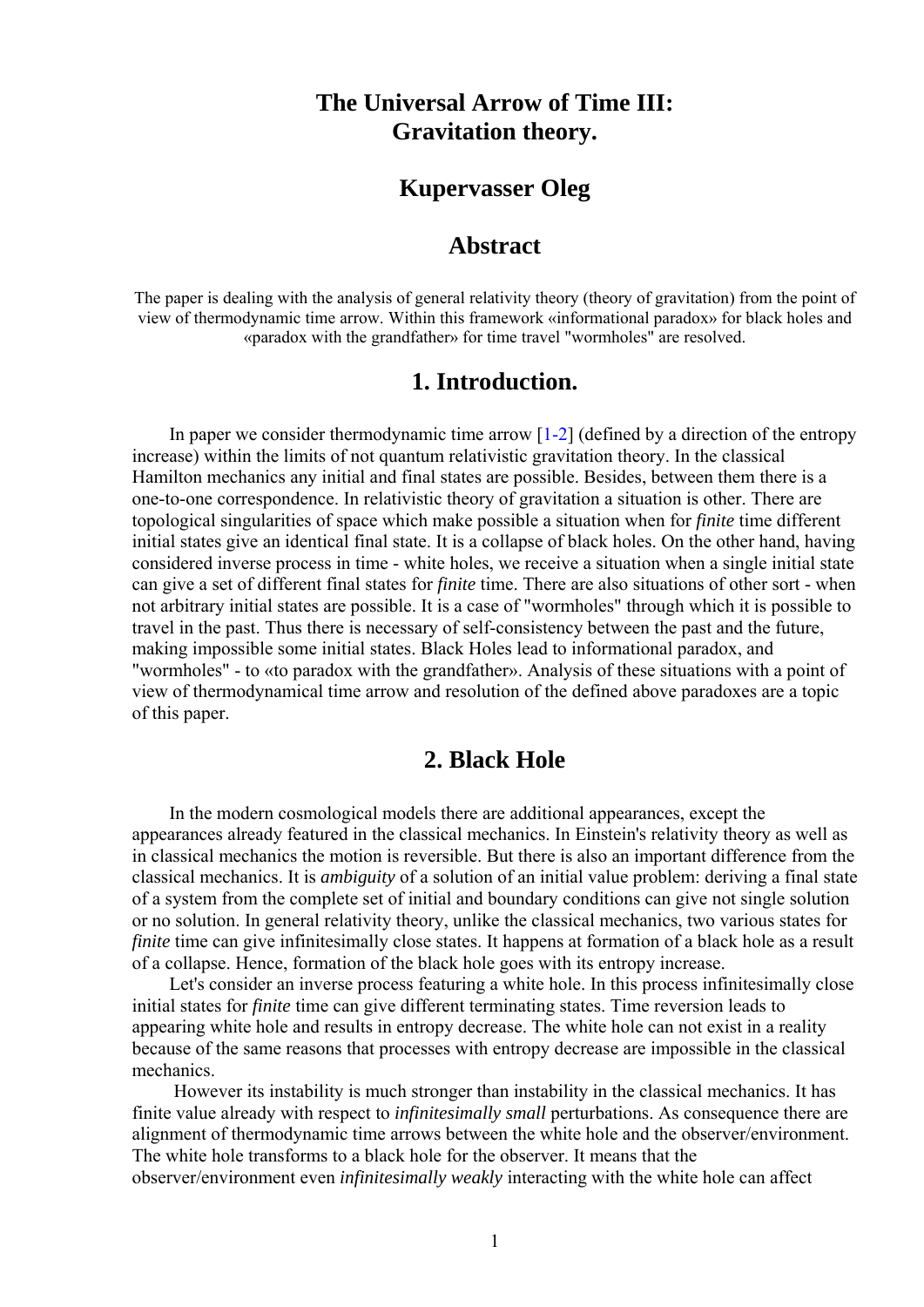considerably its evolution for finite time. Thus the gravitational interaction of the observer/environment with the white hole is always distinct from zero.

 Here there is a well-known informational paradox **[**3**]**: the collapse leads to losses of the information in the Black Hole. It, in turn, results in incompleteness of our knowledge of a state of system and, hence, to unpredictability of dynamics of system, including Black Hole. The information, which in the classical mechanics always conserves, in a black hole disappears for ever. Is it really so? Or, probably, it is stored in some form inside of a black hole? Usually only two answers to this problem are considered: Or the information really vanishes completely; or the information is stored inside and can be extracted by some way. But, most likely, the third answer is true. Because of inevitable influence of the observer/environment it is impossible to distinguish these two situations experimentally in principle! And if it is impossible to verify something experimentally, it can not be a topic for the science.

 Actually, suppose that the information is stored in a black hole. Whether is it possible to resolve informational paradox and to extract this information from it? Perhaps, we can reverse a collapsed black hole, to convert it into a white hole and to extract the disappeared information? It would seem impossibly. But recently there appeared an interesting paper, which though and not directly, but allows to make it [4]. There is proved, that a black hole is completely equivalent to an entry to the channel, pairing two Universes. The entry of this channel is similar to the black hole, and an exit is similar to the white hole. This white hole can be considered, in some sense, as the reversed black hole. But to verify that the information does not disappear, we should come into the second Universe. To do it we suppose, that there is some "wormhole" which connects these two Universes. Let the observer can pass it and observe the white hole. But even if it happens, we know that the white hole is extremely unstable with respect to any observation. Attempt to observe it will result in its transformation into a black hole. It will close any possibility to verify, that the information is stored. Hence, both solutions of informational paradox are really equivalent and observationally are not distinguishable.

 This property of nonreversible information losses results in fact that the entropy increase law turns to be an exact law of the nature within framework of the gravitational theory. Really, there is such new fundamental value, as entropy of a black hole. It distinguishes gravitational theory from classical mechanics where the law entropy increase law has only approximate character (FAPP, for all practical purposes).

 The accelerated expansion of the Universe results in the same effect of nonreversible information losses: there are unobservable fields, whence we are not reached even by light. Hence, these fields are unobservable, and the information stored in them is lost. It again results in unpredictability of relativistic dynamics.

#### **3. Time wormhole**

 Let's consider from the point of view of the entropy such paradoxical object of general relativity theory, as time "wormhole" **[5]**. We will consider at the beginning the most popular variant, offered by Morris and Thorne **[6].** Let we have space wormhole with the extremities laying nearby. By very simple procedure (we will ship one of the extremities on a spaceship, we will move it with a velocity close to light, and then we will return this extremity on the former place) space wormhole can be conversed into time wormhole (wormhole traversing space into one traversing time). It can be used as a time machine. Such wormhole demands the special exotic matter necessary for conserving its equilibrium. However there were models of a time machine which allow to be bypassed absolutely without exotic substance [7, 9]. Or, using an electromagnetic field, allow to be bypassed by its small amount [8]. Use of such time machine can lead to well-known «paradox of the grandfather» when the grandson, being returned in the past, kills his grandfather. How this paradox can be resolved?

 From the physical point of view, the paradox of the grandfather means, what not all initial states which exist before time machine formation are realizable. Introducing the additional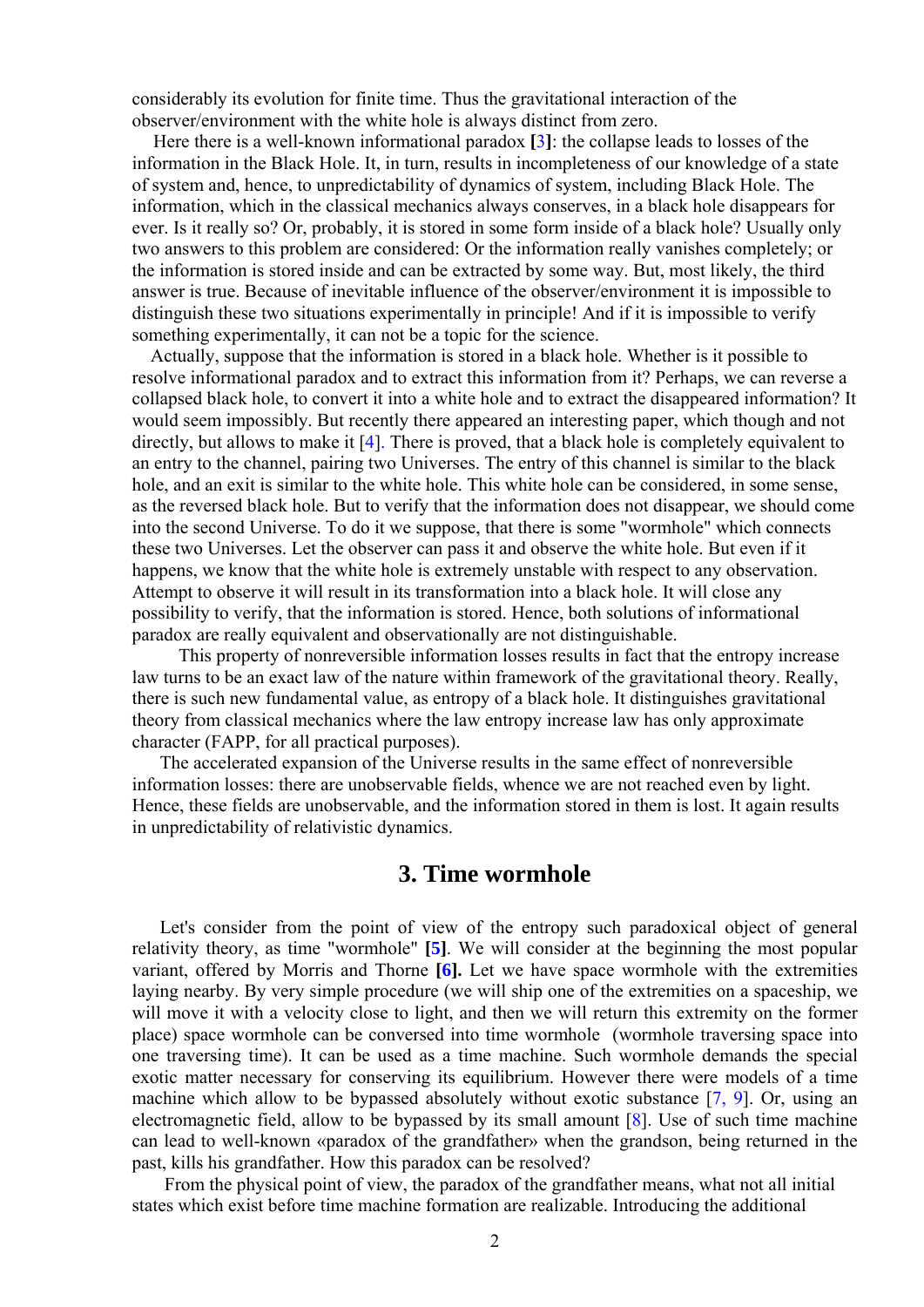feedback between the future and the past a time wormhole makes their impossible. Hence, we or should explain nonrealizability such initial states. Or suppose, that time "wormhole" is unstable, like a white hole, and easily changes.

 Curiously enough, but both explanations are true. However for macroscopic whomeholes the first explanation has priority. Really, it would be desirable very much to have a macroscopic topology of the space to be stable. Constrains on initial states appears from entropy increase law and the correspondent alignment of thermodynamic time arrows, related to instability of states with opposite directions of these time arrows [1-2]. But macroscopic laws of thermodynamics are probability. For very small number of cases they are not correct (large-scale fluctuations). Both for these situations, and for microscopic wormholes where the concept of a thermodynamic time arrows and thermodynamics laws are not applicable, priority has the second explanation. It is related to extremal instability of the topology, which is defined by the time machine [9]. We discussed above such type of extremal instability for white holes. For macroscopic wormholes the solution can be discovered by means of the entropy increase law .It is ensured by instability of processes with the entropy decrease with respect to the Universe. This instability results in alignment of thermodynamic time arrows.

 Really, space wormhole does not lead to paradox. The objects immersed by its one extremity, go out other extremity during later time. Thus, the objects from more ordered and low entropy past hit in less ordered and high entropy future. During a motion through the wormhole the entropy of the travelling objects also increases: they transfer from more ordered state in less ordered one. Thus, time arrow of the object, travelling inside of the wormhole, and time arrow of the world around the wormhole have the same directions. It is also true for travelling through the time wormhole from the past to the future.

 However for travelling from the future to the past of the time arrow directions of the traveler into the wormhole and world around the wormhole will be already opposite [10, 11-13]. Really, the object travels from less ordered future to the more ordered past, but his entropy increases, instead of decreases! Hence, thermodynamic time arrows of the Universe and the traveler have opposite directions. Such process, at which entropies of the traveler decreases concerning the Universe, are unstable [1-2]. Hence, «memory about the past» of the traveler will be destroyed (and, may be, he will be destroyed completely), that will not allow him «to kill the grandfather».

Which mechanism at travelling in the wormhole ensures alignment of thermodynamic time arrows of the traveler and the Universe? Both extremities of "wormhole" it is the large bodies having finite temperature. Both extremities under the second thermodynamics laws inevitably should radiate light which partially hits to the wormhole. Already at the moment of "time machine" formation (transformation of the space wormhole into the time one) between its extremities there is a closed light ray. Every time when the ray features a circle, it is more and more biased to a violet part of the spectrum. Transiting a circle behind circle, rays are lost by the focal point, therefore energy does not amplify and it does not become infinite. Violet bias means, that the history of a particle of light is finite and defined by its coordinate time, despite the infinite number of circles [14]. This and other rays of light in wormhole fluctuate. They also have a direction of its thermodynamic time arrow coinciding with a thermodynamic time arrow of the Universe. Thanks to inevitable interaction with this radiation very unstable state of the traveler destroys. The state of the traveler is unstable because his thermodynamic time arrow is opposite to the Universe thermodynamic time arrows. The resulting destruction is enough to prevent the paradox of the grandfather.

 "Free will" allows us to initiate freely only irreversible processes with the entropy increase, but not with its decrease. Thus, we cannot send a object from the future to the past. Process of alignment of thermodynamic time arrows and the correspondent entropy increase law forbids *the initial conditions* necessary for travelling of the macroscopic object to the past and resulting in "paradox of the grandfather".

 In paper **[**10**]** it is strictly mathematically proved, that the thermodynamic time arrow cannot have identical orientation with the coordinate time arrow during all travel over closed timelike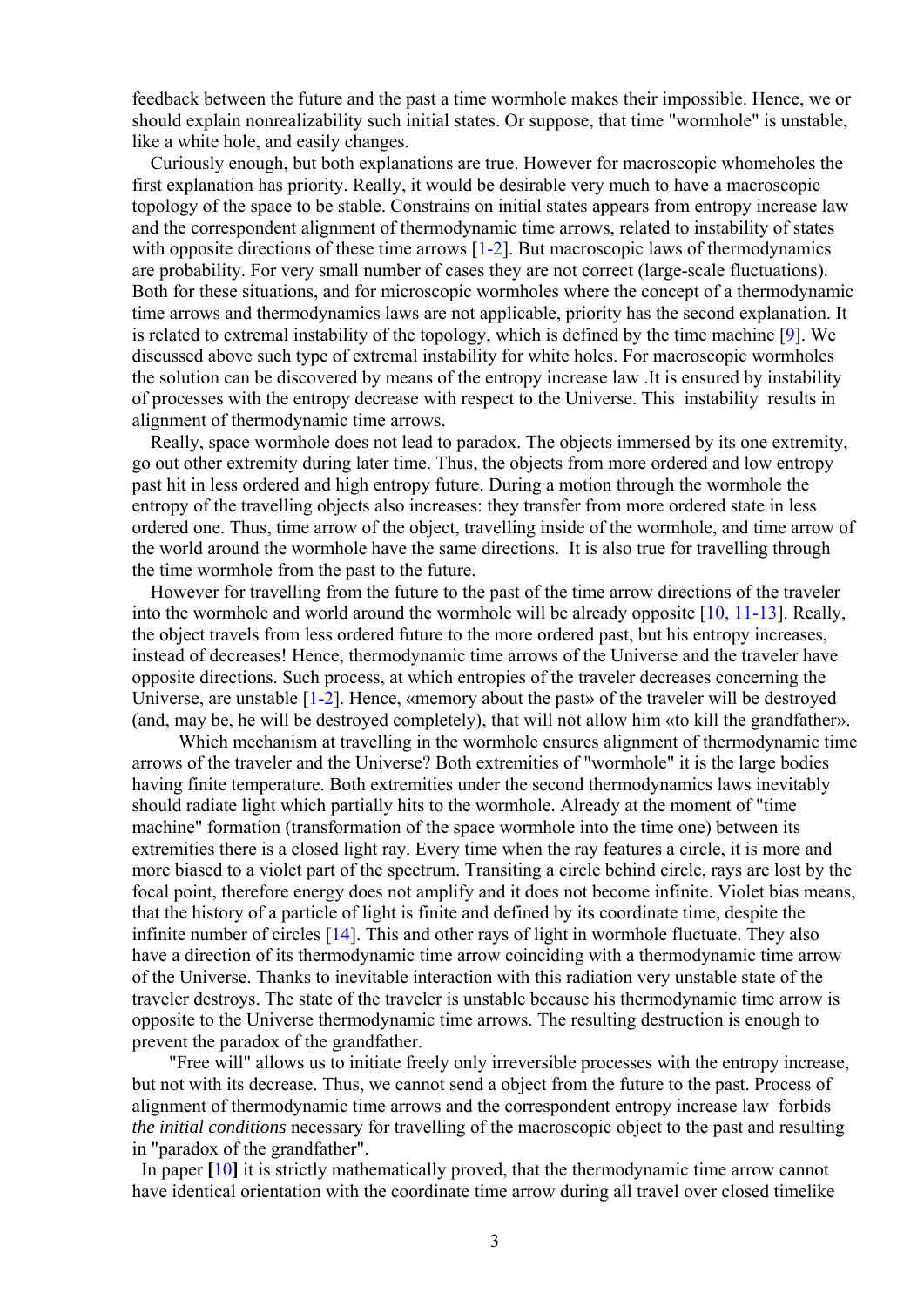curve. Process of alignment of thermodynamic time arrows (related to instability of processes with entropy decrease) is such *physical mechanism* which actually ensures performance of the entropy increase law.

 Macroscopic laws of thermodynamics are probabilistic. For very small number of cases they do not work (large-scale fluctuations). Both for these situations and for microscopic systems where thermodynamics laws are not applicable, the other explanation of the grandfather paradox have priority. In this case the time wormhole, like a white hole, appears unstable even with respect to infinitesimally weak perturbations from gravitation of travelling object. It can result in its fracture and prevention of the paradoxes, as is proved strictly in **[**9**]**. What are outcomes of reorganization of the space-time topology after fracture of the time wormhole? The author of [9] writes:

 «As we argue … non-uniqueness does not let the time travel paradoxes into general relativity — whatever happens in a causal region, a space-time always can evolve so that to avoid any paradoxes (at the sacrifice of the time machine at a pinch). The resulting space-times sometimes … curiously remind one of the many-world pictures».

 Let's formulate a final conclusion: *for macroscopic processes* instability of processes with the entropy decrease and correspondent alignment of thermodynamic time arrows makes almost impossible existence of initial conditions that allow travel to the past. Thereby it prevents both wormholes fracture and traveling of macroscopic bodies in the past leading to "paradox of the grandfather".

 For very improbable situations of macroscopic wormholes and for microscopic wormholes the wormhole fracture must occur. This fracture is result of remarkable property of general relativity theory - extremal instability: infinitesimal external action (for example, gravitation from traveler) can produce wormhole fracture for finite time!

### **4. Conclusions.**

 Let's summarize above. Observation process should be taken into account inevitably during considering any physical process. We must transform from ideal dynamics over coordinate time arrow to observable dynamics with respect to thermodynamical time arrow of observer. It allows us to exclude all unobservable in the reality phenomena, leading to paradoxes. Thus it is necessary to consider following things. The observer inevitably is a nonequilibrium macroscopic chaotic body with the thermodynamic time arrow defined by his entropy increase direction. He yields all measurements with respect to this thermodynamic time arrow. Dynamics of bodies with respect to this thermodynamic time arrow is named as observable dynamics. It differs from ideal dynamics, with respect to the coordinate time arrow. All bodies are featured in observable dynamics in macroparameters, unlike the ideal dynamics using microparameters. The coordinate does not exist at thermodynamic equilibrium. It can change the direction and is not coincide with the coordinate time arrow of the ideal dynamics. Always there is a small interaction between the observer and observable system. It leads to alignment of thermodynamic time arrows of the observer and the observable systems.

We can see misterious situation. The same reasons which have allowed us to resolve paradoxes of wave packet reduction in quantum mechanics, paradoxes Loshmidt and Poincare in the classical mechanics allow to resolve informational paradox of black holes and the paradox of the grandfather for time wormholes. Remarkable universality!

## **Acknowledgment**

We thank Hrvoje Nikolic *и* Vinko Zlatic for discussions *и* debates which help very much during writing this paper.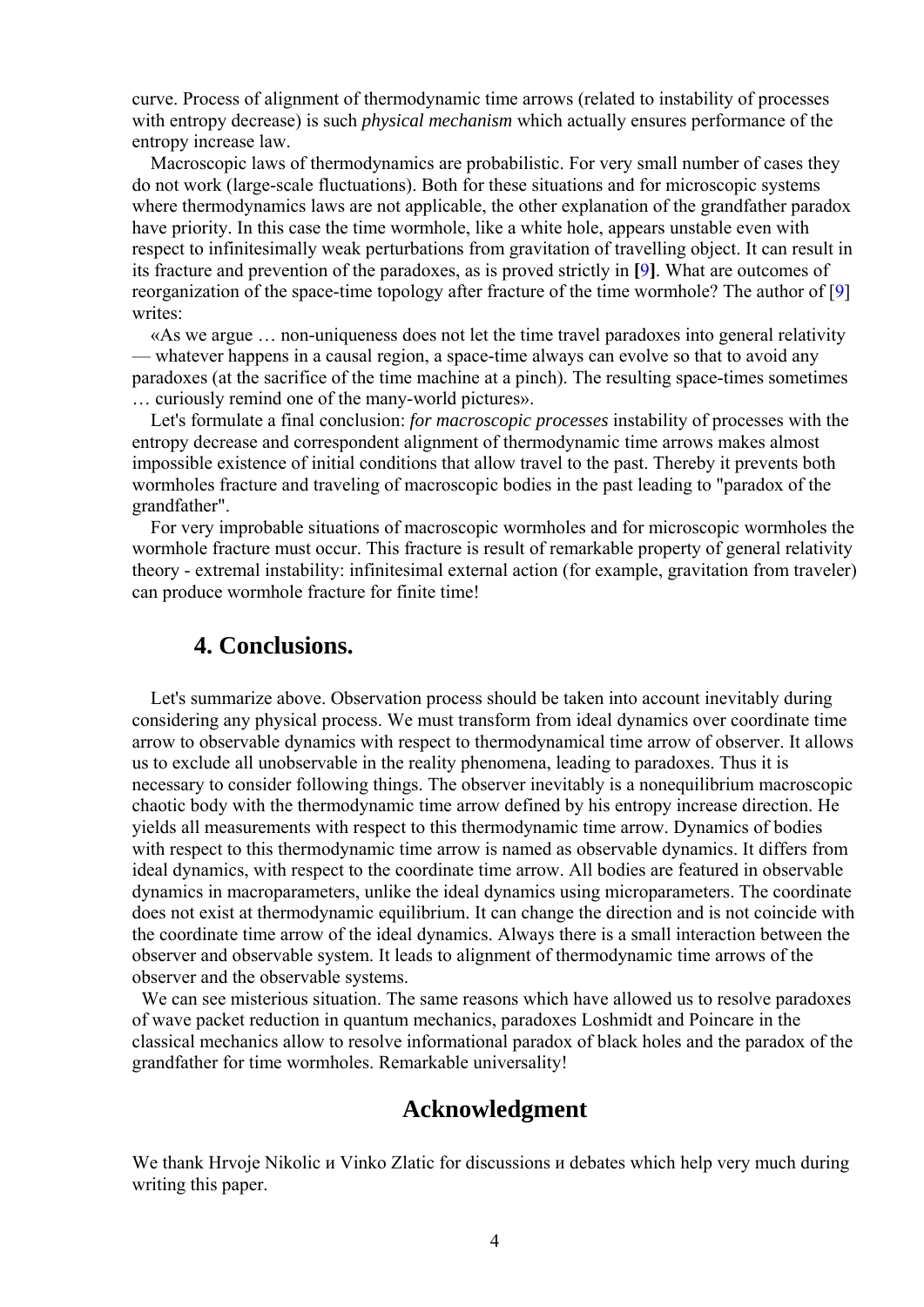# **Bibliography**

- 1. Oleg Kupervasser, Hrvoje Nikolic, Vinko Zlatic "The Universal Arrow of Time" arXiv:1011.4173
- 2. Oleg Kupervasser "The Universal Arrow of Time II: Quantum mechanics case" arXiv::1106.6160
- 3. Preskill, John (1992), *Do black holes destroy information?*, arXiv:hep-th/9209058
- 4. Nikodem J. Popławski «Radial motion into an Einstein–Rosen bridge» Physics Letters B 687 (2010) 110–113
- 5. Joaquin P. Noyola, Relativity and Wormholes, Department of Physics, University of Texas at Arlington, Arlington, TX 76019, (2006)

http://www.uta.edu/physics/main/resources/ug\_seminars/papers/RelativityandWormholes.doc

- 6. M. Morris, and K. Thorne, Am. J. Phys. 56 (4), (1988).
- 7. Amos Ori, A new time-machine model with compact vacuum core, Phys Rev Lett, 95, 021101 (2005)
- 8. I.D. Novikov, N.S. Kardashev, A.A. Shatskii Physics-Uspekhi, V. 177, N 9, P.1017, (2007)
- 9. S. V. Krasnikov, The time travel paradox, Phys.Rev. D65 (2002) ,

http://arxiv.org/abs/gr-qc/0109029

- 10. Hrvoje Nikolic, CAUSAL PARADOXES: A CONFLICT BETWEEN RELATIVITY AND THE ARROW OF TIME,Foundations of Physics Letters, Volume 19, Number 3, June 2006, p. 259-267(9)
- 11. H.D. Zeh, *The Physical Basis of the Direction of Time* (Springer, Heidelberg, 2007).
- 12. H. D. Zeh Remarks on the Compatibility of Opposite Arrows of Time *Entropy* 2005, *7*(4), 199-207
- 13. H. D. Zeh Remarks on the Compatibility of Opposite Arrows of Time II *Entropy* 2006, *8[2]*, 44-49
- 14. Hawking S.W., Thorne K.S., Novikov I.,Ferris T., Lightman A., Price R. "The future of Spacetime", California, Institute of Technology (2002)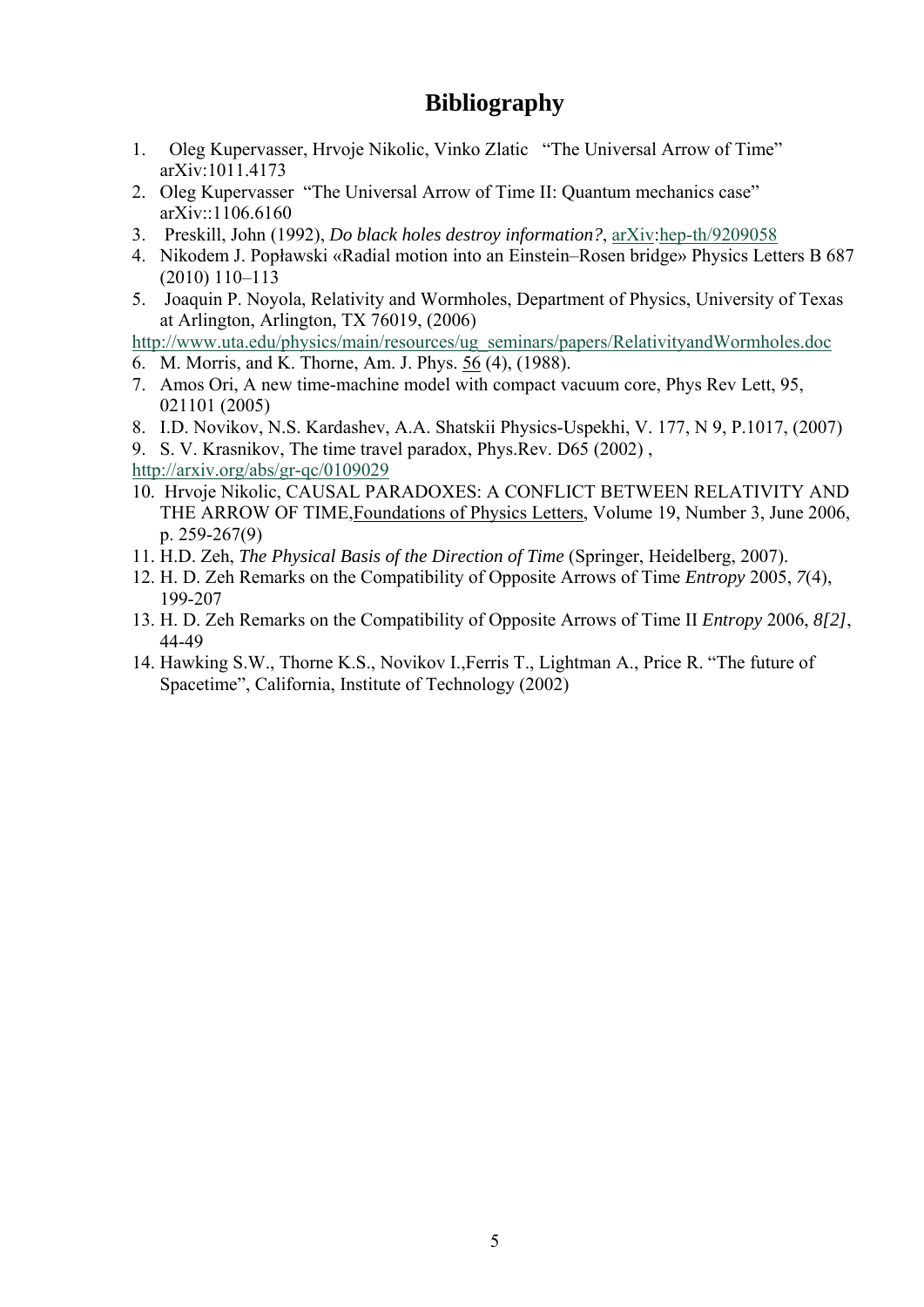# **Универсальная стрела времени III: Гравитационная теория.**  Купервассер О.Ю. **Аннотация.**

Статья посвящена анализу общей теории относительности (гравитации) с точки зрения термодинамической стрелы времени. В рамках этого рассмотрения разрешены «информационный парадокс» для черных дыр и «парадокс с дедушкой» для временных «червоточин».

## **Введение**

В статье мы рассмотрим термодинамическую стрелу времени [1-2] (определяемую направлением роста энтропии) в рамках неквантовой релятивисткой теории гравитации. В классической гамильтоновой механике любые начальные и конечные состояния возможны. Кроме того, между ними существует взаимно-однозначное соответствие. В релятивистской теории гравитации ситуация иная. Имеются топологические особенности пространства, которые делают возможным ситуацию, когда за *конечное* время разные начальные состояния дают одинаковое конечное состояние. Это коллапс черных дыр. С другой стороны, рассмотрев обратный во времени процесс – белые дыры, мы получим ситуацию, когда одному начальному состоянию за *конечное* время соответствуют разные конечные состояния. Имеются и ситуации другого сорта – когда не любые начальные состояния возможны. Это случай «червоточин», через которые возможно путешествия в прошлое. При этом становится необходимым дополнительное само-согласование прошлого и будущего, делающее невозможным некоторые начальные состояния. Черные Дыры приводят к информационному парадоксу, а «червоточины» - к «парадоксу с дедушкой». Рассмотрению этих особых ситуаций релятивисткой теории гравитации с точки зрения термодинамической стрелы времени и разрешению связанных с ними парадоксов посвящена данная статья.

## **1. Черные дыры**

 В современных космологических моделях есть дополнительные явления, кроме явлений, уже описанных в классической механике. В общей теории относительности Эйнштейна движение так же, как и в классической механике обратимо. Но имеется и важное отличие от классической механики. Это *неоднозначность* решения задачи Коши: получения конечного состояния системы из полного набора начальных и граничных условий. В общей теории относительности, в отличие от классической механики, два различных состояния за *конечное* время могут дать бесконечно близкие состояния. Это происходит при образовании черной дыры в результате коллапса. Следовательно, образование черной дыры идет с увеличением энтропии.

 Рассмотрим обратный процесс, описывающий белую дыру. В этом процессе бесконечно близкие начальные состояния за *конечное* время могут дать разные конечные состояния. Обращение времени приводит к появлению белой дыры и ведет к уменьшению энтропии. Белая дыра не может существовать в реальности по тем же причинам, что невозможны процессы с уменьшением энтропии в классической механике. Однако, ее неустойчивость намного более сильная, чем в классической механике. Она возникает уже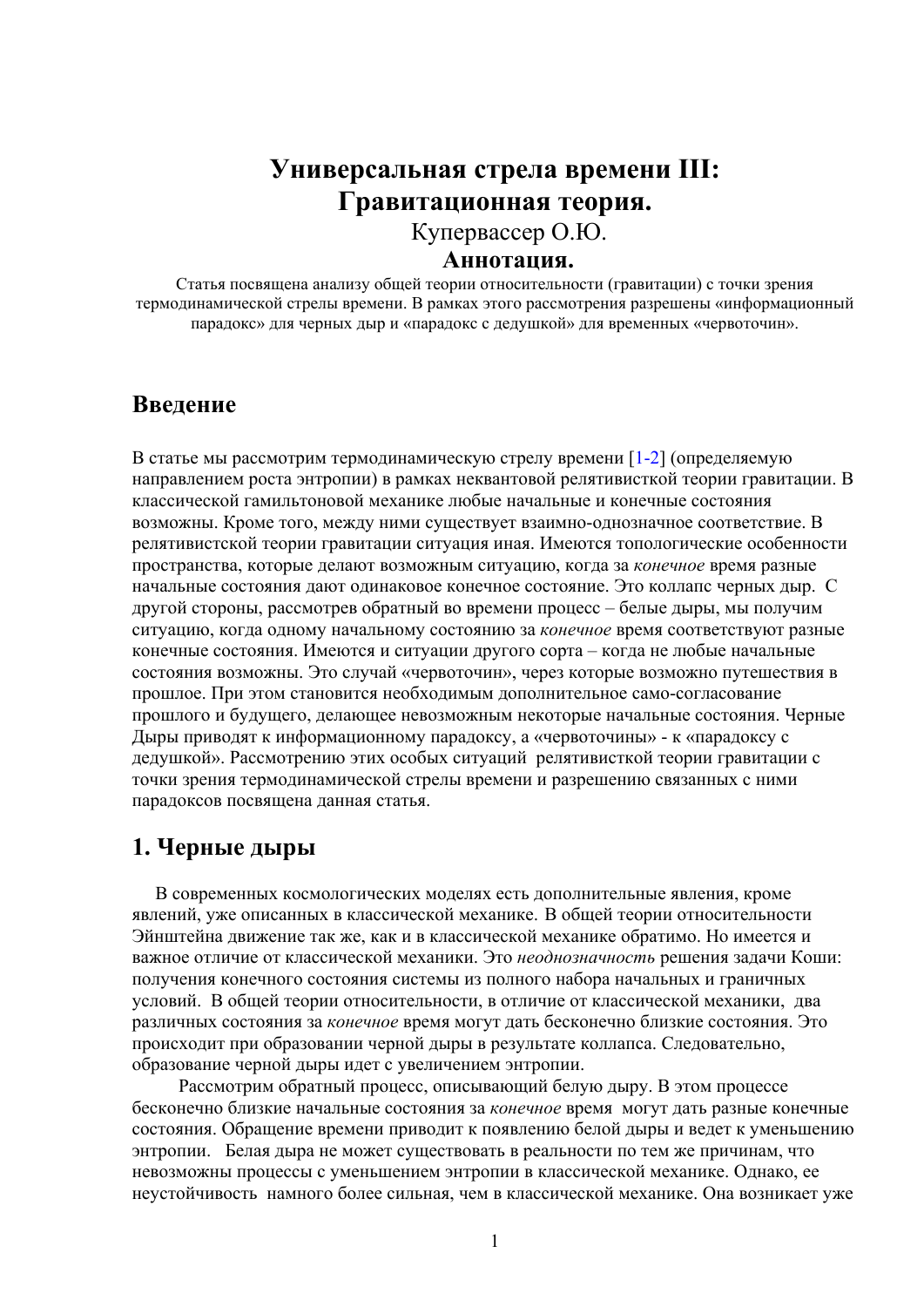по отношению к *бесконечно* малым возмущениям. Как следствие возникает синхронизации собственных стрел времени белой дыры и наблюдателя/окружения. Белая дыра превращается для наблюдателя в черную дыру.

Это означает, что наблюдатель/окружение, даже бесконечно слабо взаимодействующий с белой дырой может значительно повлиять на ее эволюцию за конечное время. При этом гравитационное взаимодействие наблюдателя/окружения с белой дырой всегда отлично от нуля.

 Здесь возникает знаменитый информационный парадокс **[**3**]**: Коллапс приводит к потере информации в Черной Дыре. Это, в свою очередь, ведёт к неполноте нашего знания о состоянии системы и, следовательно, к непредсказуемости динамики системы, ее включающей. Информация, которая в классической механике всегда сохраняется, в черной дыре исчезает навсегда. Так ли это? Или, возможно, внутри черной дыры она храниться в какой-либо форме? Обычно рассматривают только два ответа на этот вопрос. Либо информация действительно пропадает бесследно; либо информация сохраняется внутри нее и может быть каким-то путем извлечена. Но, скорее всего, верным является третий ответ. Из-за неизбежного влияния наблюдателя/окружения экспериментально различить эти две ситуации просто невозможно! А что нельзя проверить экспериментально, не должно является предметом науки и обсуждения.

 На самом деле, предположим, что информация сохраняется внутри черной дыры. Можно ли разрешить информационный парадокс и извлечь эту информацию из нее? Может быть, мы можем обратить каким либо образом сколлапсировавшую черную дыру, превратить ее в белую дыру, и извлечь исчезнувшую информацию? Казалось бы, это невозможно. Но недавно появилась интересная работа, которая, хоть и не напрямую, но позволяет сделать это [4]. В ней доказывается, что черная дыра полностью эквивалентна входу в канал, соединяющий две Вселенные. Причем вход этого канала подобен черной дыре, а выход белой. Эта белая дыра и может рассматриваться, в некотором смысле как обращенная черная дыра. Но для того, чтобы убедиться, что информация не исчезает, мы должны проникнуть во вторую Вселенную. Предположим, что существует некая «червоточина», которая соединяет две Вселенные. Пусть наблюдатель может проникнуть через нее и пронаблюдать за белой дырой. Но даже если это случится, мы знаем, что белая дыра неустойчива по отношению к наблюдению. Попытка ее наблюдения приведет к её превращению в черную дыру. Это закроет всякую возможность подтвердить, что информация сохраняется. Следовательно, оба решения информационного парадокса действительно равноправны и экспериментально не различимы.

 Это свойство необратимой потери информации приводит к тому, что закон возрастания энтропии превращается в точный закон природы в рамках гравитационной теории. Действительно, появляется такая новая фундаментальная величина, как энтропия черной дыры. Это отличает гравитационную теорию от классической механики, где закон возрастания энтропии носит лишь приближенный характер (FAPP, для всех практических целей).

 Тот же эффект необратимой потери информации имеет и ускоренное расширение Вселенной – появляются ненаблюдаемые области, откуда до нас не доходит даже свет. Следовательно, они ненаблюдаемые, и содержащаяся в них информация потеряна. Это опять ведет к непредсказуемости релятивисткой динамики.

#### **2. Временная червоточина**.

Рассмотрим с точки зрения энтропии и такой парадоксальный объект общей теории относительности, как временная «червоточина» (кротовая нора) **[5]**. Рассмотрим вначале ее наиболее популярный вариант, предложенный Моррисом и Торном **[6].** Пусть у нас имеется пространственная кротовая нора с лежащими рядом концами. Путем очень простой процедуры (погрузим одного из концов на космический корабль, обеспечим его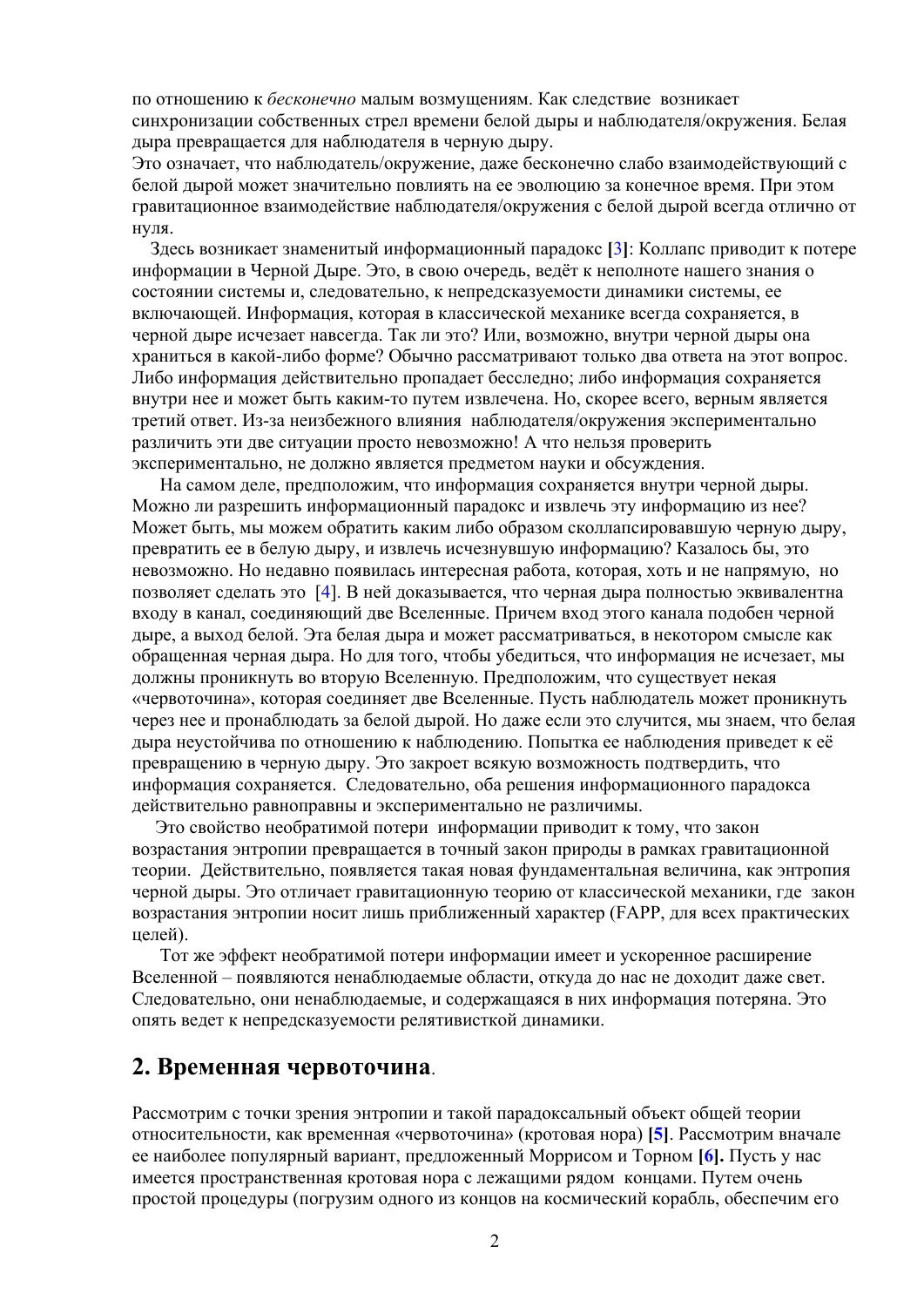движение со скоростью сравнимой со световой, а затем вернем этот конец на прежнее место) пространственная кротовая нора может быть преобразована во временную (wormhole traversing space into one traversing time). Она может быть использована как машина времени. Подобная кротовая нора требует особого экзотического вещества, необходимого для поддержания ее равновесия. Однако есть модели машины времени, которые или позволяют обойтись совсем без экзотического вещества [7, 9]. Или же, используя электромагнитное поле, позволяют обойтись его малым количеством [8]. Использование этой машины времени может приводить к знаменитому «парадоксу дедушки», когда внук, возвращаясь в прошлое, убивает своего дедушку. Как же может быть разрешен этот парадокс?

 С физической точки зрения, парадокс дедушки означает, что не все начальные состояния, которые существуют до образования машины времени осуществимы. Дополнительная обратная связь между будущим и прошлым через временную червоточину делает их невозможными. Следовательно, мы либо должны объяснить нереализуемость таких начальных состояний, либо допустить, что временная «червоточина» неустойчива, наподобие белой дыры, и легко разрушается.

 Как ни странно, оба объяснения в принципе верны. Однако для макроскопических червоточин приоритетным является первое объяснение. Действительно, очень хотелось бы иметь макроскопическую топологию пространства стабильной. Ограничение на начальные состояния при этом связано с законом роста энтропии и синхронизацией термодинамических стрел времени, связанной с неустойчивостью состояний с разной направленностью этих временных стрел  $[1-2]$ . Макроскопические законы термодинамики вероятностны. Для очень небольшого числа случаев они не действуют (крупномасштабные флюктуации). Как для этих ситуаций, так и для микроскопических червоточин, где понятие термодинамической стрелы времени и законы термодинамики не применимы, приоритетным оказывается второе объяснение. Оно связанно с экстремальной неустойчивостью топологии, определяемой машиной времени [9], аналогичной неустойчивости белой дыры. Для макроскопических кротовых нор разрешение может быть найдено с помощью закона возрастания энтропии, обеспечиваемого неустойчивостью процессов с убыванием энтропии относительно Вселенной и вытекающей из этого синхронизацией термодинамических стрел времени.

 Действительно, пространственная кротовая дыра не приводит к парадоксу. Объекты, поглощенные ее одним концом, выходят из другого конца в более позднее время. Таким образом, объекты из более упорядоченного низкоэнтропийного прошлого попадают в менее упорядоченное высокоэнтропийные будущее. При движении вдоль кротовой норы энтропия путешествующих объектов также растет: они переходят из более упорядоченного состояния в менее упорядоченное. Таким образом, собственные стрелы времени путешествующего в кротовой норе объекта и окружающего мира сонаправлены. Тоже верно для путешествия по временной кротовой норе из прошлого в будущее.

 Однако для путешествия из будущего в прошлое стрелы времени путешественника в кротовой норе и окружающего мира будут уже противоположны [10, 11-13 ]. Действительно, сам объект путешествует из менее упорядоченного будущего в более упорядоченное прошлое, но при этом его собственная энтропия растет, а не убывает! Следовательно, термодинамические стрелы времени Вселенной и путешественника разнонаправлены. Такой процесс, при котором энтропии путешественника убывает относительно Вселенной, неустойчив [1-2]. Следовательно, «память о прошлом» путешественника (а, может, и он сам полностью) будет разрушена, что не позволит ему «убить дедушку».

 Какой именно механизм при путешествии в кротовой норе обеспечивает синхронизацию стрел времени путешественника и Вселенной? Оба конца «червоточины» это массивные тела, имеющие конечную температуру. Оба эти конца по законам термодинамики неизбежно должны излучать свет, который частично попадает и в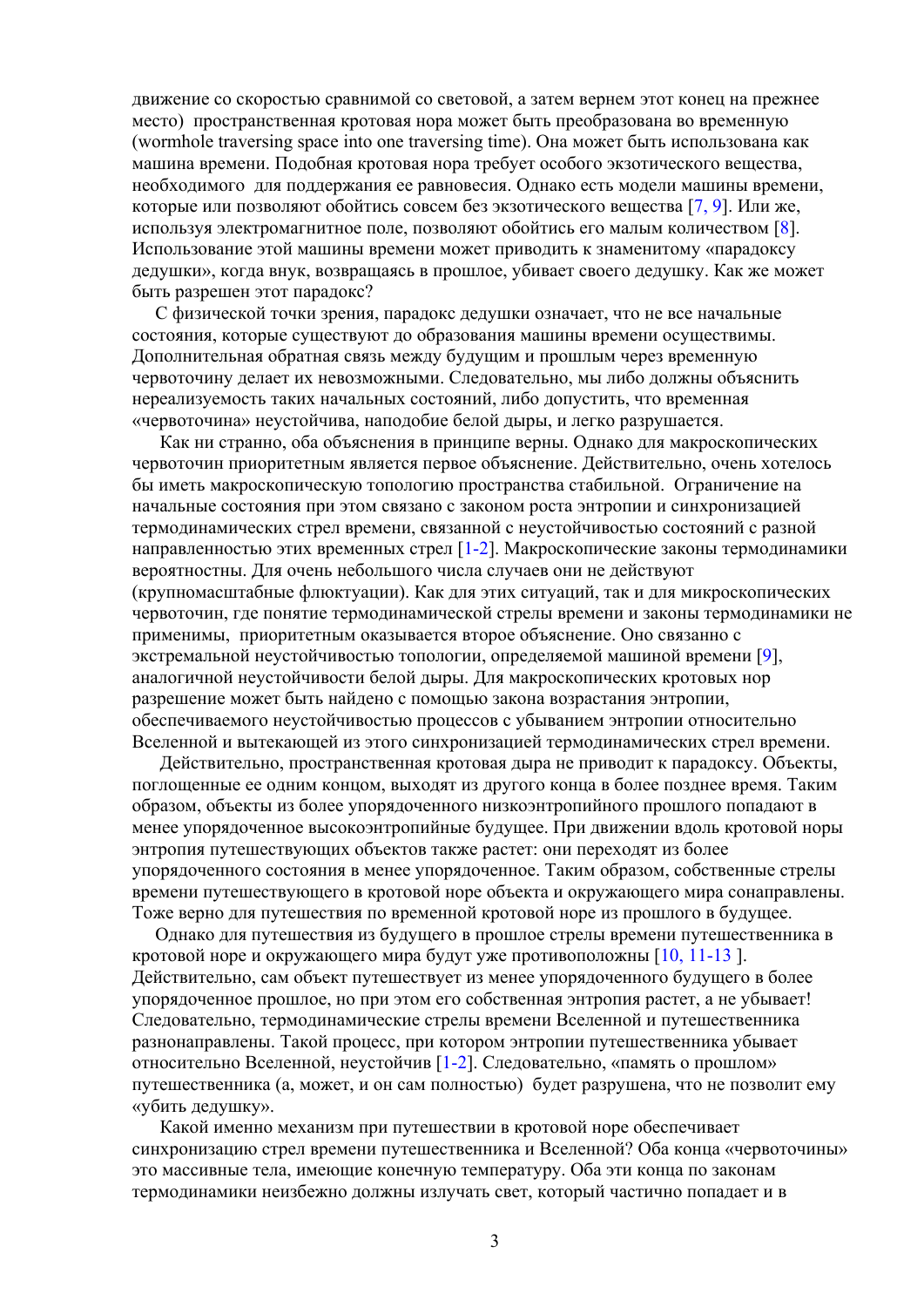кротовую нору. Уже в момент образования «машины времени» (преобразования пространственной червоточины во временную) между ее концами появляется замкнутый световой луч. Всякий раз, когда луч описывает окружность, он все больше смещается к фиолетовой части спектра. Проходя круг за кругом, лучи теряют фокус, поэтому энергия не усиливается и не становится бесконечной. Фиолетовое смещение означает, что история частицы света конечна и определена ее собственным координатным временем, несмотря на бесконечное число кругов [14]. Этот и иные потоки света в кротовой норе флюктуируют и имеют направление термодинамической стрелы времени, совпадающего с термодинамической стрелой времени Вселенной. Благодаря неизбежному взаимодействию с этими излучением разрушается очень неустойчивое состояние путешественника, имеющего обратное по отношению к Вселенной направление собственного термодинамического времени. Это разрушение происходит до степени, достаточной для предотвращения парадокса дедушки.

 «Свобода воли» позволяет нам свободно инициировать лишь устойчивые процессы с ростом энтропии, но не с ее убыванием. Таким образом, мы не сможем послать объект из будущего в прошлое. Процесс синхронизации стрел времени и вытекающий из него закон роста энтропии запрещает *начальные условия*, необходимые для путешествия макроскопических объектов в прошлое и реализацию «парадокса дедушки».

 В работе **[**10**]** строго математически доказывается, что собственная термодинамическая стрела времени не может все время иметь одинаковую ориентацию с собственной координатной стрелой времени при путешествии по замкнутой временноподобной траектории (closed timelike curve). Процесс синхронизации стрел времени (связанный с неустойчивостью процессов с убыванием энтропии) является тем самым *физическим механизмом*, который фактически обеспечивает выполнение закона роста энтропии.

 Макроскопические законы термодинамики вероятностны. Для очень небольшого числа случаев они не действуют (крупномасштабные флюктуации). Как для этих ситуаций, так и для микроскопических систем, где законы термодинамики не применимы, приоритетным оказывается другое объяснение парадокса дедушки. Существуют два процесса: весь Космос и объект, путешествующий по червоточине из будущего Космоса в его прошлое. При этом временная червоточина, подобно белой дыре, оказывается неустойчивой даже по отношению к бесконечно малым возмущениям от гравитации путешествующего объекта, что может привести к ее разрушению и предотвращению парадоксов, что и доказывается строго в **[**9**]**. Каковы результаты перестройки топологии пространствавремени после разрушения временной червоточины? Автор [9] пишет: «Как мы объясняли … неоднозначность, не позволяет существование парадоксов путешествия во времени в общей теории относительности - независимо от того, что произошло бы в причинной области, пространство-время всегда может развиваться так, чтобы избежать любых парадоксов (жертвую машиной времени, в крайнем случае). Получающееся при этом пространство-время иногда … любопытно напоминает одну из много-мировых картин.»

 Следует отметить, что с точки зрения внешнего реального макроскопического наблюдателя ситуация, когда путешественник погиб в червоточине или попал в «иной мир», экспериментально неотличимы. Это эквивалентно ситуации, когда путешественник падает в черную дыру: нам не известно будет ли он раздавлен в сингулярности или попадет в «иной мир» через белую дыру. (Хотя для самого путешественника эта разница наблюдаема и существенна. Но он унесет свои все эти свои наблюдения с собой в «иной мир».)

 Сформулируем окончательный вывод: *для макроскопических процессов* неустойчивость процессов с убыванием энтропии и сопутствующая ей синхронизация стрел времени в подавляющем числе случаев делает невозможным появление начальных условий несовместимых с существованием заданных червоточин. Тем самым предотвращается как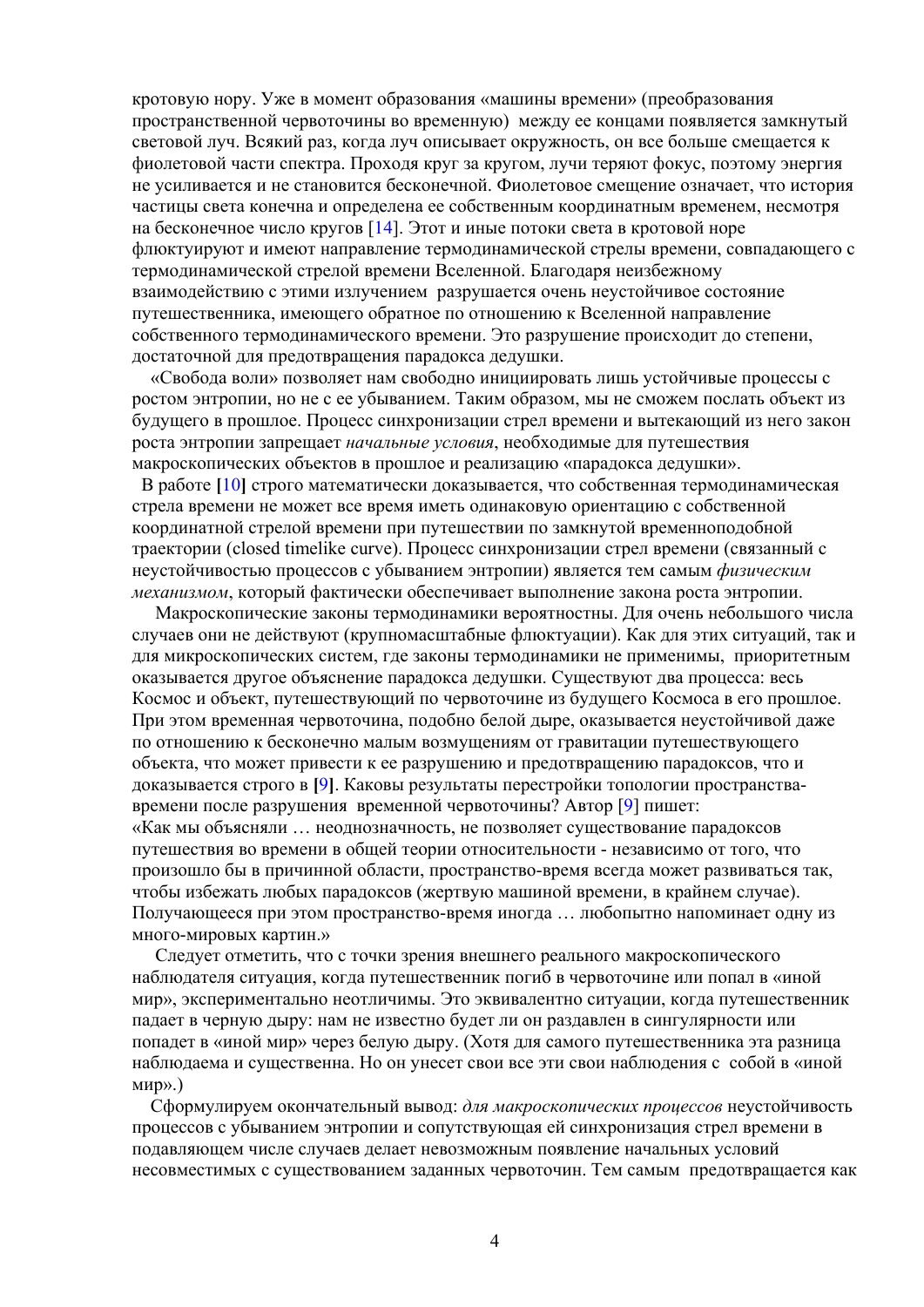их разрушение, так и путешествия по ним макроскопических тел в прошлое, приводящее к «парадоксу дедушки».

 Для очень маловероятных ситуаций в случае макрообъектов и для микроскопических систем может реализоваться уже ранее отмеченное замечательное свойство экстремальной неустойчивости общей теории относительности: бесконечно малое внешнее воздействие может повлечь разрушение червоточины за конечное время!

## **Выводы.**

 Подведем общие итоги. Процесс наблюдения должен неизбежно учитываться при рассмотрении всех физических процессов, чтобы исключить появление ненаблюдаемых в реальности явлений, приводящих к парадоксам. При этом нужно учитывать следующие вещи. Наблюдатель неизбежно является неравновесным макроскопическим хаотическим телом с термодинамической стрелой времени, определяемой направлением роста энтропии. Все измерения он производит относительно этой временной стрелы времени. Динамика тел, относительно этой стрелы времени называется наблюдаемой динамикой и отличается от идеальной динамики, относительно координатной стрелой времени. Все тела описываются в наблюдаемой динамике макропараметрами, в отличие от идеальной динамики, использующей микропараметры. Термодинамическая стрела времени не существует при термодинамическом равновесии. Она может менять свое направление и не совпадать с координатной стрелой времени идеальной динамики. Всегда существует малое взаимодействие между наблюдателем и наблюдаемой системой. Оно приводит к синхронизации термодинамических стрел времени наблюдателя и наблюдаемой системы.

 Мы видим необыкновенную вещь. Все эти соображения, которые нам позволили разрешить парадокс редукции в квантовой механике, парадоксы Лошмидта (Loshmidt) и Пуанкаре в классической механике позволяют разрешить информационный парадокс черных дыр и парадокс дедушки для временных кротовых нор. Замечательная универсальность!

## **Благодарности**

Я благодарю Hrvoje Nikolic и Vinko Zlatic за обсуждения и дискуссии, которые очень помогли при написании этой статьи.

### **Библиография**

- 1. Oleg Kupervasser, Hrvoje Nikolic, Vinko Zlatic "The Universal Arrow of Time" arXiv:1011.4173
- 2. Oleg Kupervasser "The Universal Arrow of Time II: Quantum mechanics case"  $arXiv$ <sup> $-1106.6160$ </sup>
- 3. Preskill, John (1992), *Do black holes destroy information?*, arXiv:hep-th/9209058
- 4. Nikodem J. Popławski «Radial motion into an Einstein–Rosen bridge» Physics Letters B 687 (2010) 110–113
- 5. Joaquin P. Noyola, Relativity and Wormholes, Department of Physics, University of Texas at Arlington, Arlington, TX 76019, (2006)

http://www.uta.edu/physics/main/resources/ug\_seminars/papers/RelativityandWormholes.doc

- 6. M. Morris, and K. Thorne, Am. J. Phys. 56 (4), (1988).
- 7. Amos Ori, A new time-machine model with compact vacuum core, Phys Rev Lett, 95, 021101 (2005)